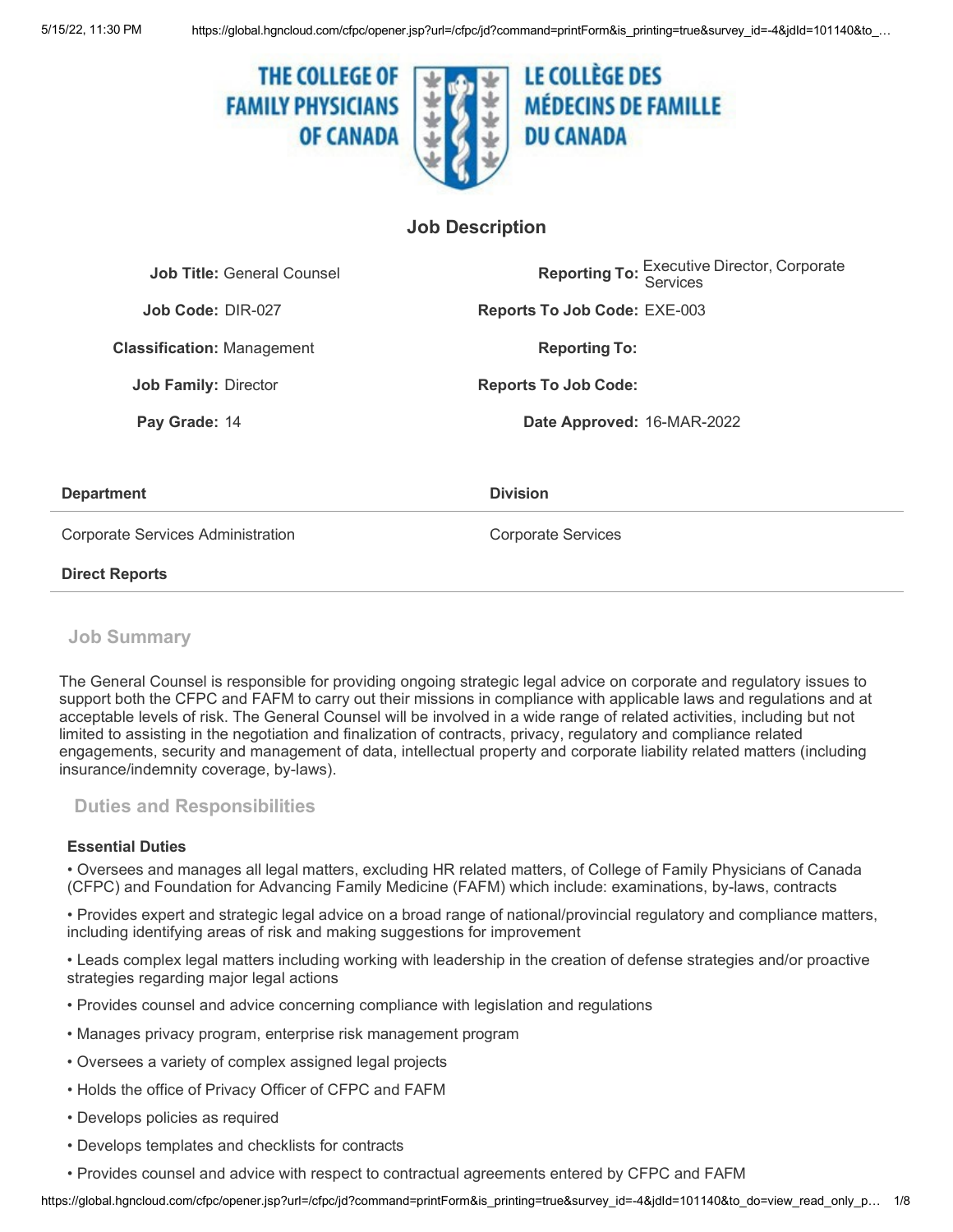- Reviews all contracts prior to their release for authorized signatures
- Participate as a member of the Senior Advisory Team
- Participate as a member of the Corporate Services Senior Advisory Team

• Participation and reporting as required as a member of the Leadership Team in College meetings, including but not limited to the CFPC Board, Executive, and other CFPC committees as related to this portfolio

#### **Related Duties**

- Participate with the onboarding of new team members as required
- Contribute to delivering on the overall work plan of the department and strategic goals of the CFPC
- Demonstrate behaviours aligned with the CFPC Values in Action

• Develop and maintain collaborative relationships at all levels of the organization in order to build trust and confidence in the services provided

- Ensure effective and professional communications with all internal and/or external contacts
- Participate in the development and/or execution of special projects as required
- Participate on internal staff committees or working groups as required
- Support the team and collaborate with colleagues to ensure departmental needs are met including absence coverage and cross-training as required
- Work in accordance with all CFPC policies, procedures and processes with all applicable legislation
- Work in accordance with all health and safety requirements

### **Supervisory Duties**

### **General Management Duties**

- Develop, provide input, and/or implement Policies and Procedures
- Participation and reporting to the Board, and other committees of the Board as required
- Participation in College activities that may include Chapter Symposium(s) and Leader's Forum as required

## **Education**

| <b>Level of Education</b>                           | <b>Field of Study</b>                                           | <b>Required/Preferred</b> |                           |  |
|-----------------------------------------------------|-----------------------------------------------------------------|---------------------------|---------------------------|--|
| Master degree OR Juris<br>Doctor in Law             | Law                                                             | Required                  |                           |  |
| <b>Experience</b>                                   |                                                                 |                           |                           |  |
| <b>Minimum</b><br><b>Experience</b>                 | <b>Relevant Experience</b>                                      |                           | <b>Required/Preferred</b> |  |
| 8 years                                             | relevant law firm, or in-house legal department work experience |                           | Required                  |  |
| <b>Certifications and Professional Designations</b> |                                                                 |                           |                           |  |
| <b>Certifications/Professional Designations</b>     |                                                                 | <b>Required/Preferred</b> |                           |  |
| In good standing with the Law Society of Ontario    |                                                                 | Required                  |                           |  |
| <b>Language Requirements</b>                        |                                                                 |                           |                           |  |
|                                                     |                                                                 |                           |                           |  |

Verbal and written communication skills, with the ability to express ideas and opinions clearly and effectively in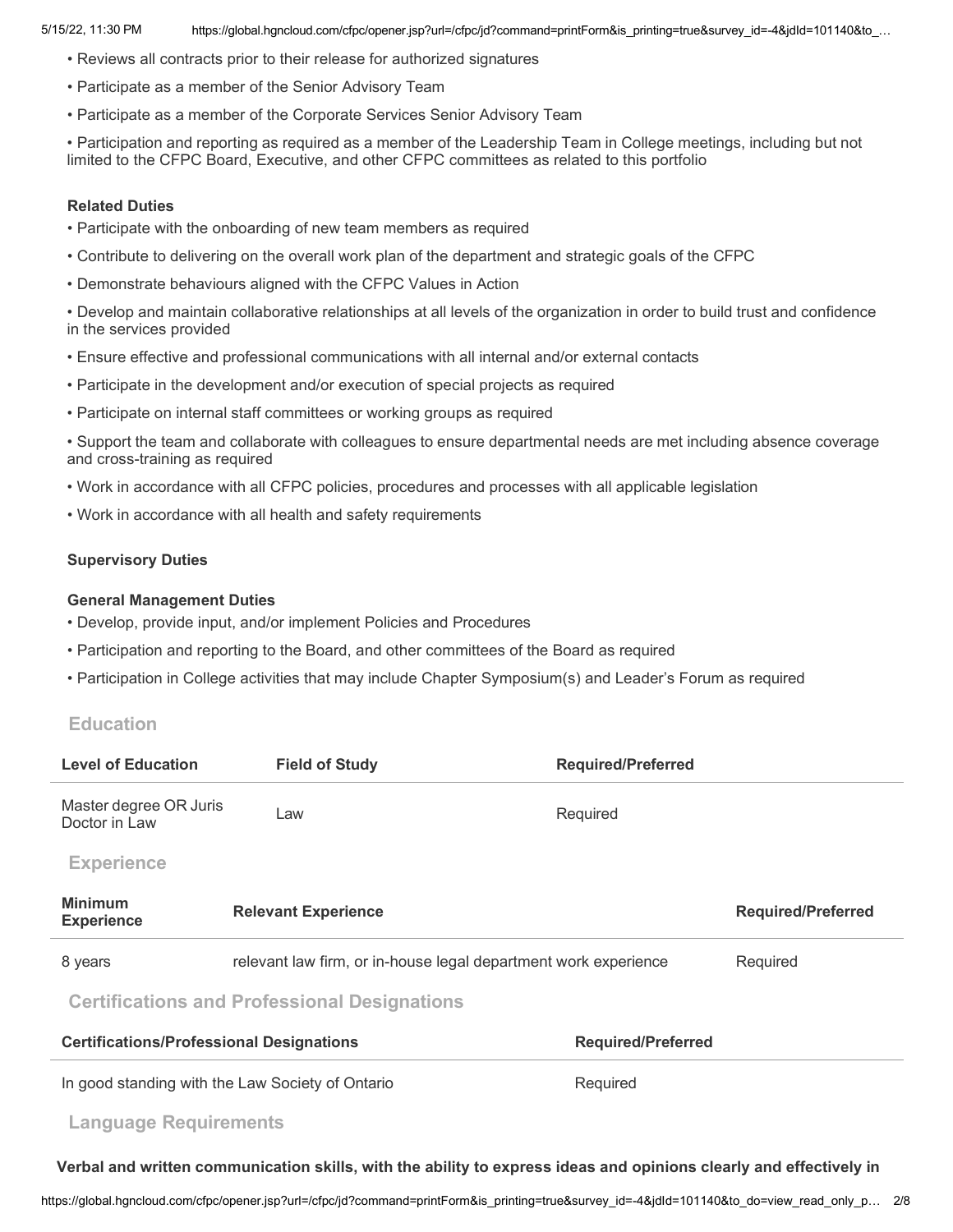**English.**

# **Additional Language Requirements**

## French is an asset

**Knowledge, Skills and Abilities**

| <b>Knowledge</b>                                                                          | Level    |
|-------------------------------------------------------------------------------------------|----------|
| Canadian regulatory landscape, privacy and disclosure law, and other<br>legal areas       | Advanced |
| <b>Skills &amp; Abilities</b>                                                             | Level    |
| Diplomatic skills                                                                         | Advanced |
| Problem solving skills                                                                    | Advanced |
| Ability to resolve highly controversial and/or sensitive issues                           | Advanced |
| Ability to negotiate with vendors, insurance companies and other legal<br>counsel         | Advanced |
| Analytical skills                                                                         | Advanced |
| Ability to work in a professional manner with all levels of staff and<br>external parties | Advanced |
| Budget management skills                                                                  | Advanced |
| Ability to manage competing demands                                                       | Advanced |
| Ability to work well under pressure                                                       | Advanced |

**Working Conditions**

# **Evening and weekend requirements- include frequency and duration**

• Flexibility to work after hours to attend to related CFPC meetings and issues which require timely action and/or response

# **Travel requirements- Include frequency and duration**

• Very little travel for meetings

# **Physical Demands**

# **Physical Demands**

# **Is a Physical Demands Analysis available for this position?**

No

For a copy of the Physical Demand Analysis please contact HR.

# **Competencies**

## **Business Acumen**

Using one's knowledge of economic, financial, market, and industry trends to understand and improve individual, work group, and/or organizational results; using one's understanding of major business functions, industry trends, and own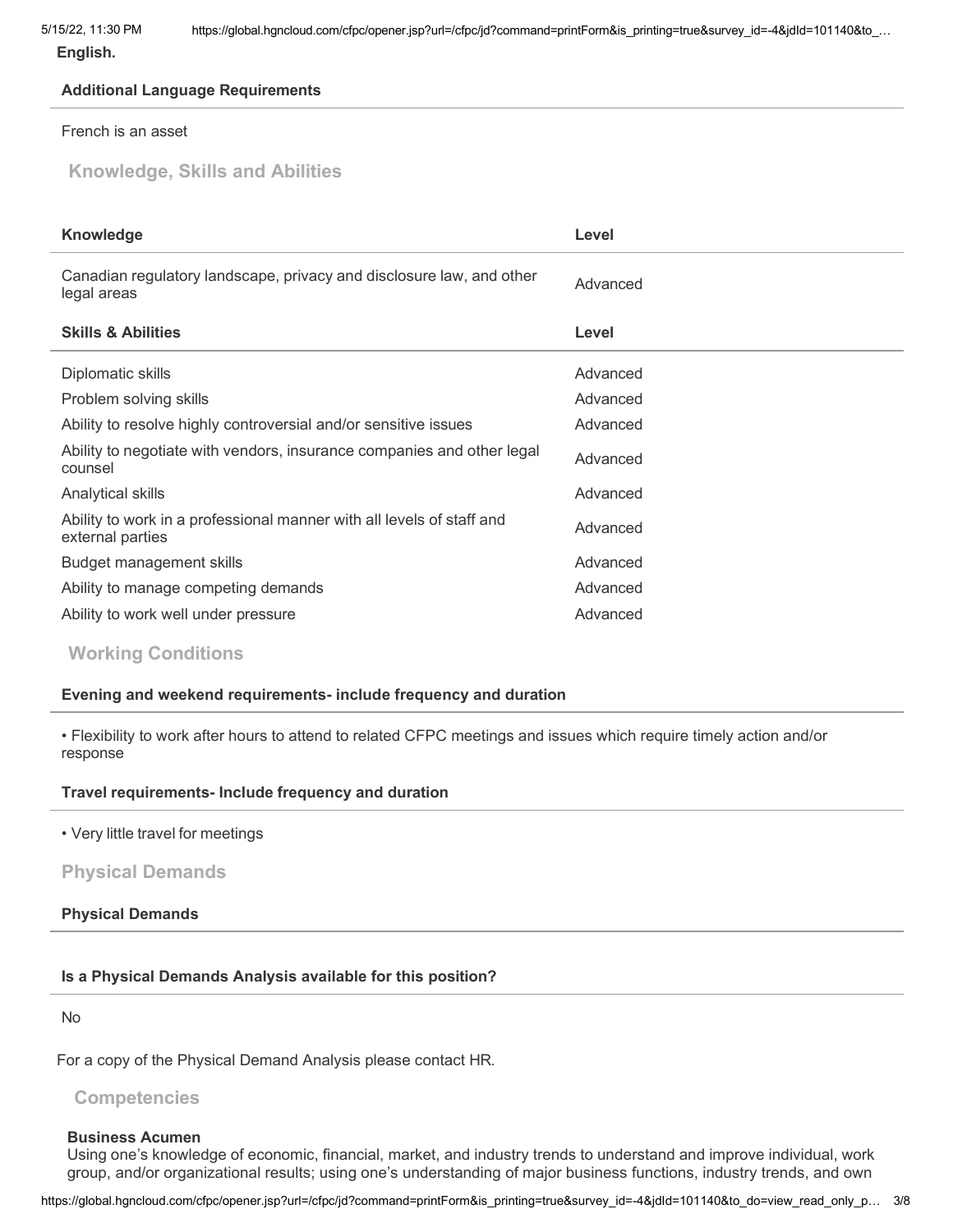5/15/22, 11:30 PM https://global.hgncloud.com/cfpc/opener.jsp?url=/cfpc/jd?command=printForm&is\_printing=true&survey\_id=-4&jdId=101140&to\_…

organization's position to contribute to effective business strategies and/or tactics.

#### **KEY ACTIONS:**

**Analyzes -** Uses economic, financial, market, and industry information to identify trends, assess current business strategies and results, and/or evaluate specific business opportunities; identifies trends and anticipates their impact. **Integrates -** Integrates economic, financial, market, and industry data from multiple sources to identify critical issues; articulates the implications of trends for own department or team as well as the broader organization.

**Understands business functions -** Understands the nature and interdependencies of organization functions and supporting processes (R&D, marketing, finance, operations, etc.).

**Understands the industry -** Understands the industry in which the organization operates (trends, customers, competition, market share, etc.).

**Leverages own understanding -** Uses understanding of business functions, the industry, and own organization's performance to maximize results, limit risk, and effectively contribute to team, own department, and/or broader organization results.

#### **Customer Focus**

Ensuring that the internal or external customer's perspective is a driving force behind strategic priorities, business decisions, organizational processes, and individual activities; crafting and implementing service practices that meet customers' and own organization's needs; promoting and operationalizing customer service as a value.

#### **KEY ACTIONS:**

**Seeks to understand customers -** Actively gathers and leverages information to understand current and emerging customer business priorities, problems, expectations, and needs; seeks customer feedback and suggestions for improving products and services.

**Identifies customer service issues -** Identifies barriers that impact customer service and retention.

**Drives customer-focused practices -** Uses understanding of customer needs to institute processes, procedures, partnerships, performance expectations, and training that will improve customer satisfaction and prevent service issues from occurring.

**Assures customer satisfaction -** Sets priorities and makes decisions that consider customer impact; measures customer satisfaction and retention to ensure that customer solutions, practices, and procedures are carried out and achieve their objectives.

#### **Communication**

Conveying information and ideas clearly and concisely to individuals or groups in an engaging manner that helps them understand and retain the message; listening actively to others.

### **KEY ACTIONS:**

**Organizes the communication -** Explains the reason for the communication and its importance (including impact on the individual, team, and organization); stresses major points clearly and succinctly; follows a logical sequence. **Maintains attention -** Keeps others engaged through use of analogies, illustrations, humor, vivid words, body language, and voice inflection.

**Adjusts to the listener -** Frames message to align with others' experience, background, and expectations; uses terms, examples, and analogies that are meaningful to others; translates technical terms when communicating with those who don't have a technical background.

**Ensures understanding -** Checks others' understanding of information communicated; presents message in multiple ways to enhance comprehension.

**Listens actively -** Seeks others' input and attends to their communication; asks clarifying questions and summarizes what others have communicated to check own understanding; correctly interprets messages and responds appropriately.

**Conveys a professional presence -** Creates a positive impression that commands attention and respect through appropriate body language, demeanor, and attire; demonstrates self-confidence; uses correct grammar.

#### **Cultivating Networks and Partnerships**

Initiating and maintaining strategic relationships with stakeholders and potential partners inside and outside the organization (e.g., customers, peers, cross-functional partners, external vendors, alliance partners) who are willing and able to provide the information, ideas, expertise, and/or influence needed to advance understanding of business issues and achieve business goals.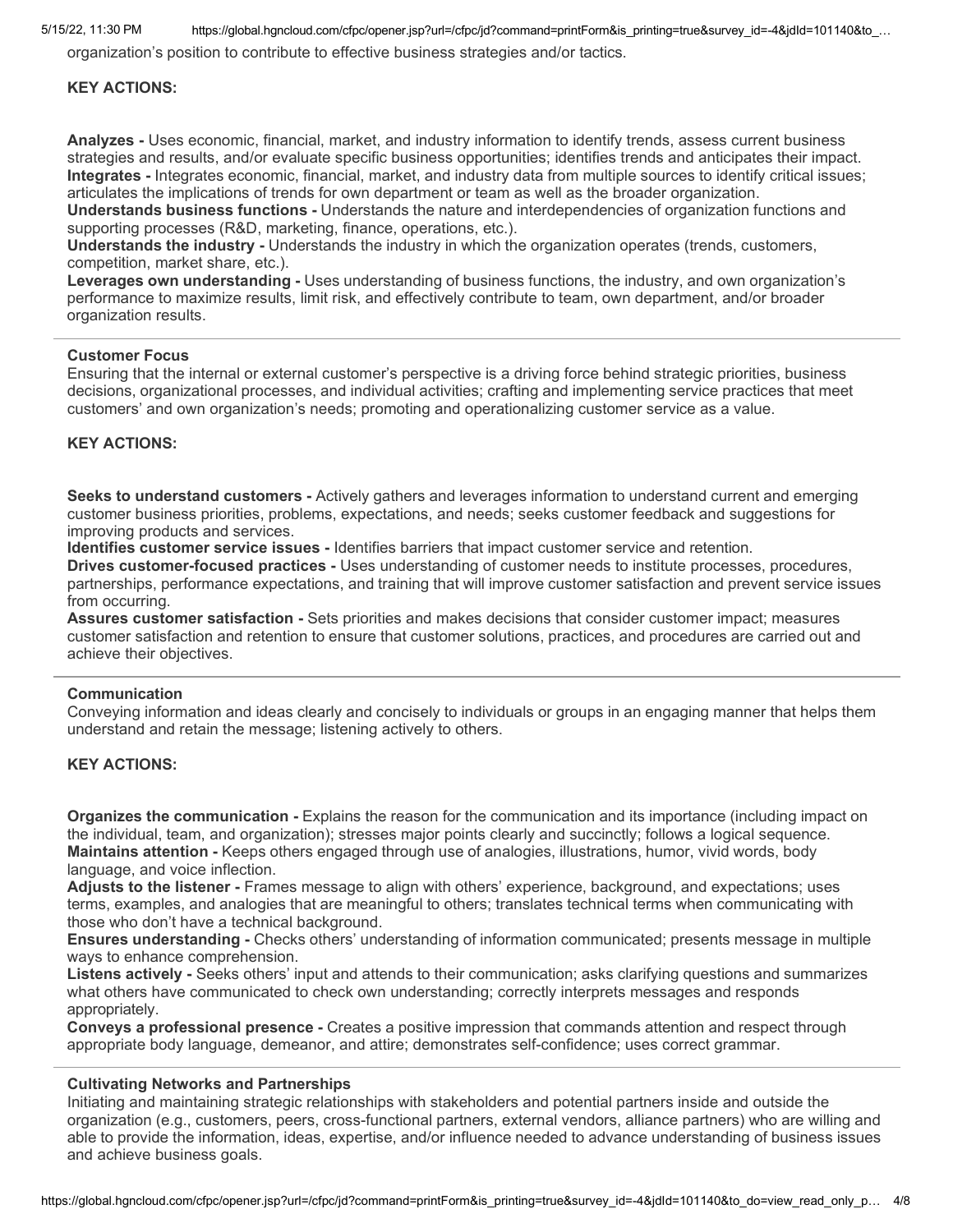5/15/22, 11:30 PM https://global.hgncloud.com/cfpc/opener.jsp?url=/cfpc/jd?command=printForm&is\_printing=true&survey\_id=-4&jdId=101140&to\_…

**KEY ACTIONS:**

**Identifies partnership opportunities -** Creates a networking plan; scans the internal and external environment to identify the relationships that should be initiated or improved to achieve business goals.

**Reaches out -** Initiates collaborative relationships with targeted stakeholders and potential business partners; involves business partners to help make decisions and complete tasks.

**Expands mind-set -** Offers a broad organizational perspective that goes beyond the goals of one's immediate business unit or work role; questions assumptions about existing relationships; demonstrates flexibility when forming and adjusting partnerships to achieve broader goals; shows willingness to work across current boundaries. **Strengthens partnerships -** Offers support, information, and resources to network partners; follows up on relationships to keep them active.

### **Strategic Influence**

Creating and executing influence strategies that gain commitment to one's ideas and persuade key stakeholders to take action that will advance shared interests and business goals.

#### **KEY ACTIONS:**

**Develops influence strategy -** Devises an influence approach that favorably positions one's ideas and own agenda while focusing on the shared goals of key decision makers; prepares an influence strategy that leverages supporting factors and breaks through barriers; adjusts influence strategy based on stakeholder reactions and perspectives. **Ensures mutual understanding -** Uses open-ended questions to explore issues and clarify others' perspectives and goals; shares information to clarify the situation; discloses own goals, insights, and the rationale behind decisions, ideas, or changes.

**Makes a compelling case -** Presents logical rationale and recommendations in a manner that clearly links them to critical organizational, group, and individual priorities.

**Gains commitment -** Leverages shared goals to convince others to take action; seeks ideas; asks for agreement to next steps.

**Demonstrates interpersonal diplomacy -** Builds trust during the influence process by demonstrating sensitivity to others' needs, maintaining self-esteem, showing empathy, and offering support.

#### **Coaching**

Engaging an individual in developing and committing to an action plan that targets specific behaviors, skills, or knowledge needed to ensure performance improvement or prepare for success in new responsibilities.

## **KEY ACTIONS:**

**Aligns expectations for the discussion -** Opens the coaching session by describing the purpose and importance of the discussion; checks for understanding.

**Defines the performance challenge -** Explains and clarifies the need for improvement or preparation required for a new opportunity; articulates the impact on the individual, team, and organization; shares specific examples and relevant data.

**Maintains motivation -** Acknowledges the individual's value, progress, and contributions without minimizing the performance challenges; empathizes with individual concerns while emphasizing accountability for agreed-upon actions.

**Engages and involves -** Asks questions to further clarify the issues and their causes; collaboratively develops a plan by seeking and building upon the other person's ideas; balances seeking and telling.

**Offers support -** Provides assistance (directly or through others) by sharing suggestions for improvement, best practices, development resources, positive models, or opportunities for experimentation; expresses confidence in the person's desire and ability to perform effectively.

**Gains agreement -** Emphasizes the anticipated positive impact of planned actions on the individual, team, and organization; confirms the individual's commitment and buy-in to addressing the performance challenges. **Establishes action plan -** Summarizes the specific actions the individual will take; assigns clear accountability, timeline, progress measures, and follow-up date; monitors progress and results; reinforces and redirects activities.

#### **Inspiring Others**

Motivating individuals toward higher levels of performance that are aligned with the organization's vision and values.

**KEY ACTIONS:**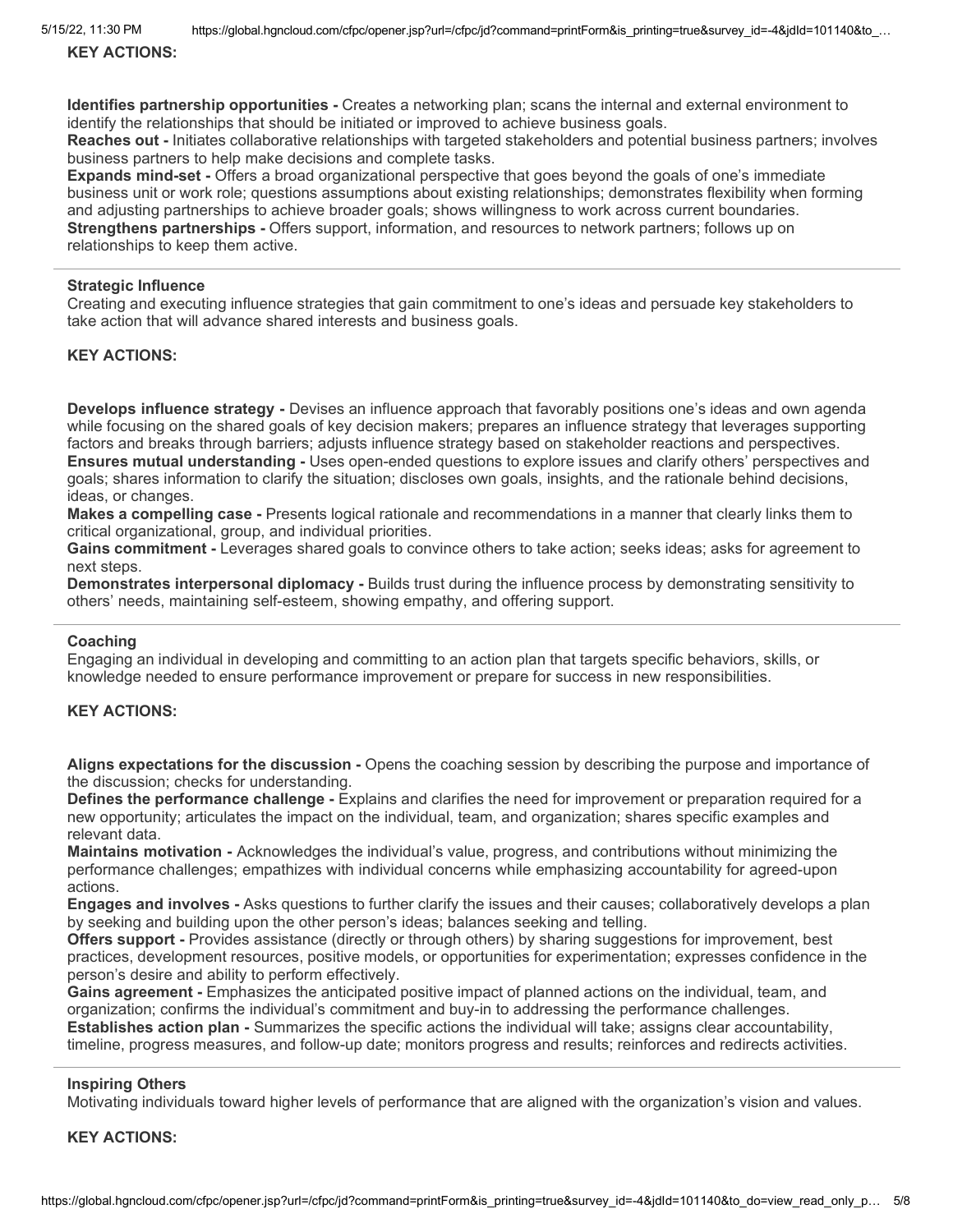5/15/22, 11:30 PM https://global.hgncloud.com/cfpc/opener.jsp?url=/cfpc/jd?command=printForm&is\_printing=true&survey\_id=-4&jdId=101140&to\_…

**Inspires effort -** Uses motivating words and actions to help others envision future success and move toward higher levels of performance; stimulates enthusiasm for potential contributions and accomplishments.

**Builds confidence in success -** Communicates high expectations for others' performance and confidence in their ability to excel.

**Models the vision and values -** Communicates passion for the organization's decisions and direction; uses the vision and values as guideposts for making decisions and conducting own day-to-day activities.

**Leads through vision and values -** Translates the organization's vision and values for employees and organizational partners by linking them to their daily responsibilities; shapes team or group priorities to reflect the vision and values; rewards associates whose actions support the organization's vision and values.

## **Driving for Results**

Setting high goals for personal and group accomplishment; using measurement methods to monitor progress toward goals; tenaciously working to meet or exceed goals while deriving satisfaction from that achievement and continuous improvement.

## **KEY ACTIONS:**

**Targets opportunities -** Systematically evaluates business opportunities, targeting those with the greatest potential for producing positive business results.

**Establishes stretch goals -** Establishes challenging goals for self and others that are designed to achieve exceptional business results.

**Achieves goals -** Works tenaciously to overcome obstacles and to meet or exceed goals; derives satisfaction from achieving "stretch" goals.

**Stays focused -** Remains self-disciplined; measures progress and evaluates results; reprioritizes as appropriate; prevents irrelevant issues or distractions from interfering with timely completion of important tasks.

## **Leading Change**

Driving organizational and cultural changes needed to achieve strategic objectives; catalyzing new approaches to improve results by transforming organizational culture, systems, or products/services; helping others overcome resistance to change.

## **KEY ACTIONS:**

**Identifies change opportunities -** Proactively recognizes a need and takes accountability for implementing an improvement and/or change; looks for opportunities to mobilize others to implement new solutions. **Catalyzes change -** Creates momentum by taking immediate action and encouraging others to take action to improve organizational culture, processes, or products/services; offers resources and direction to support implementation;

breaks down cultural and operational barriers to change; recognizes and rewards those who contribute to change efforts.

**Facilitates transition -** Strives to understand differences in reactions to change; helps others to overcome resistance to change by explaining the benefits and demonstrating sensitivity to fears or other negative emotions; engages others' commitment by seeking and using their ideas to plan the implementation.

### **Authenticity**

Gaining other people's trust by demonstrating openness and honesty, behaving consistently, and acting in accordance with moral, ethical, professional, and organizational guidelines.

## **KEY ACTIONS:**

**Openly discloses -** Shares information about oneself with others, acknowledging strengths as well as vulnerabilities; declares firm principles, values, motives, and intentions; represents information accurately and completely. **Stays true to self -** Acts in accordance with one's own values, standards, and beliefs even when under pressure; ensures that words and actions are consistent across situations.

**Acts with integrity -** Adheres to moral, ethical, and professional standards, regulations, and organizational policies; keeps commitments to promised actions.

## **Courage**

Proactively confronting difficult issues; making valiant choices and taking bold action in the face of opposition or fear.

## **KEY ACTIONS:**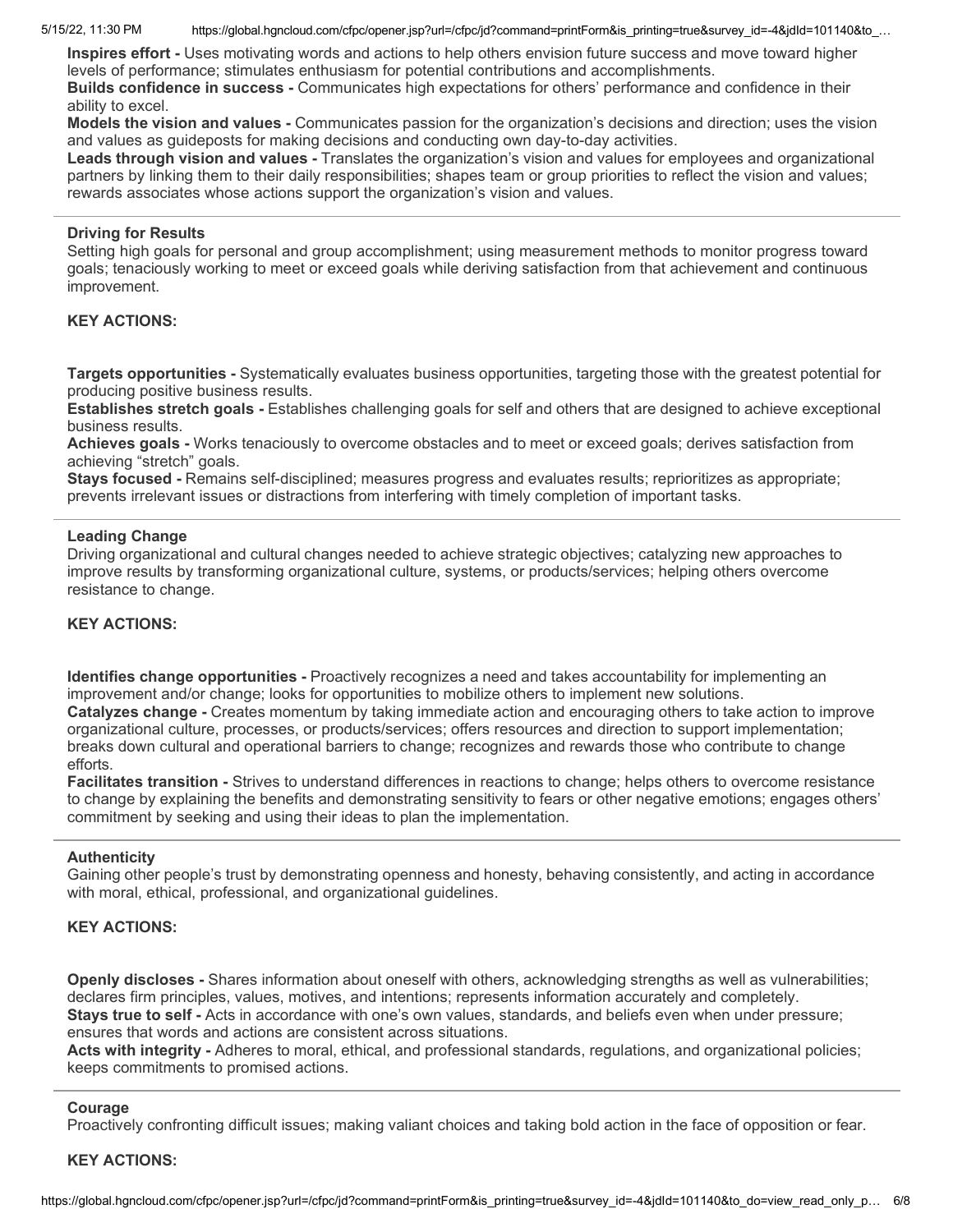**Takes a stand -** Challenges popular values, opinions, and decisions to ensure that actions taken are in the organization's best interests; diplomatically says what needs to be said, even in the face of pressure or conflict; offers direct and candid feedback.

**Initiates bold action -** Takes critical action to achieve breakthrough results despite the uncertainty of outcomes; confronts difficult problems early.

**Takes personal accountability -** Accepts personal risks and/or consequences of failure and persists even in the face of opposition or fear.

#### **Positive Approach**

Demonstrating a positive attitude in the face of difficult or challenging situations; providing an uplifting (yet realistic) outlook on what the future holds and the opportunities it might present.

### **KEY ACTIONS:**

**Instills confidence -** Communicates confidence in others' ability to succeed when people are faced with significant challenges or difficult odds.

**Provides a positive outlook -** Looks for and communicates the positive qualities and longer-term benefits of challenging situations (while facing the real problems).

**Uplifts spirit -** Uses an optimistic perspective to motivate others to try harder to achieve.

Please refer to the CFPC Competency Model and Framework – contact HR to obtain a copy.

## **CFPC Values**

### **Title and Definition**

#### **Caring**

- We create an environment where work/life balance is valued
- We make ourselves accessible and approachable
- We offer our knowledge and assistance
- We act and respond from a place of integrity
- We acknowledge strengths and positive attributes

#### **Learning**

- We view mistakes as a learning opportunity
- We encourage an environment that enables lifelong learning
- We are curious and open to new ideas
- We take on new challenges with a positive attitude
- We commit to personal and professional excellence
- We support professional development

#### **Collaboration**

- We work together as a team to make us stronger
- We listen to new ideas to achieve better outcomes
- We recognize that everyone has expertise
- We model open and honest communication
- We support a culture of giving and receiving feedback

#### **Responsiveness**

- We acknowledge communications and respond in a timely manner
- We provide thoughtful, thorough and respectful responses
- We address issues directly
- We take initiative and provide assistance
- We are engaged and connected when responding

## **Respect**

- We are receptive and open to all opinions and ideas
- We work together as a strong, positive team
- We treat people the way we expect to be treated
- We embrace diversity and change
- We are mindful of deadlines and timelines